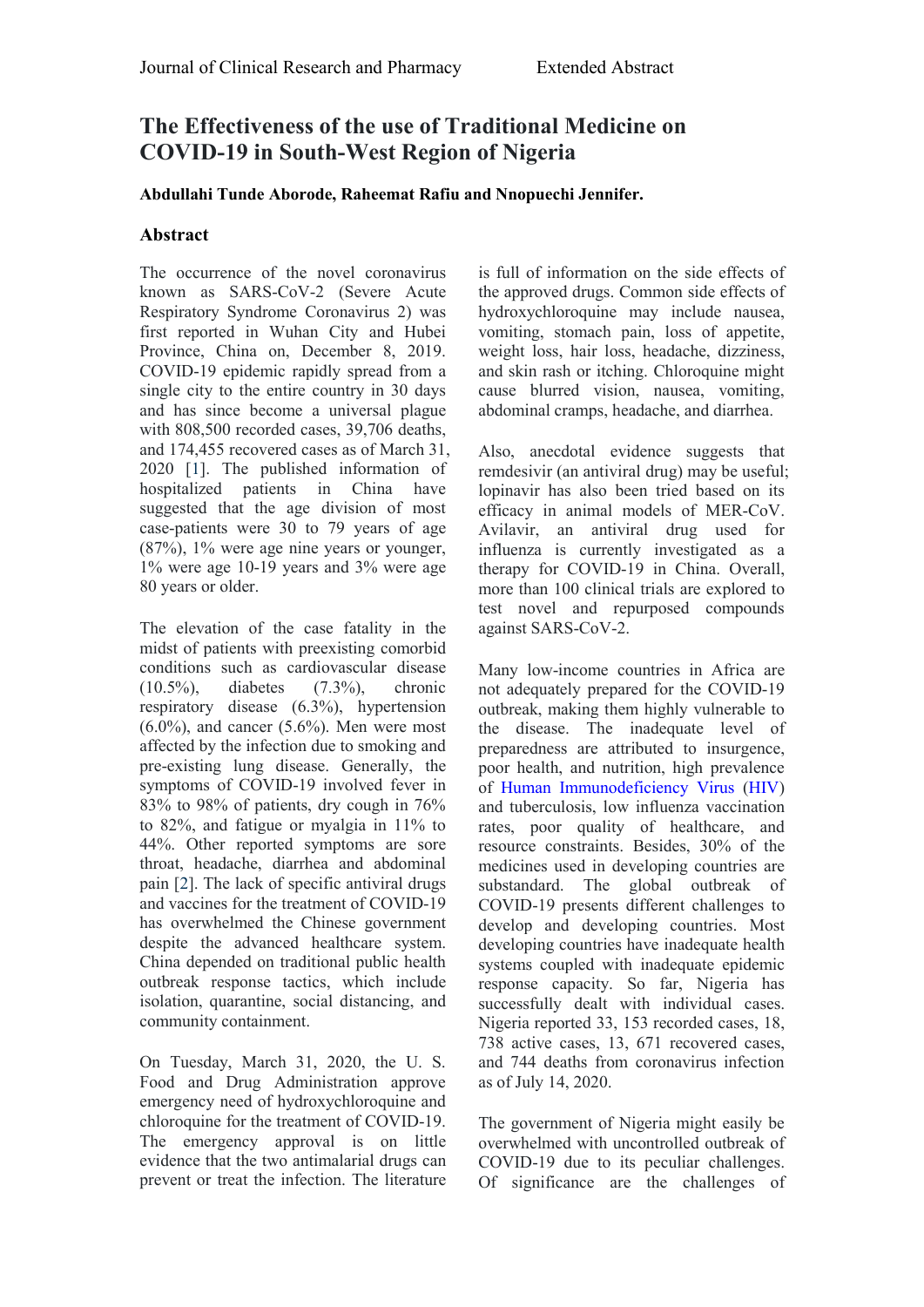COVID-19 outbreak or epidemic in Nigeria, a largely populated country with an inadequate distribution of health centers. The country also lacks adequate outstanding role in the choice of botanicals infrastructural capacity such as doctors, medical personnel, drugs, equipment, and space for the containment of COVID-19 outbreak. Considering the morbidity and mortality rate of the infection and, its effects<br>on the socioeconomic status of the citizens, the burden of the disease is too enormous  $N_{\text{eem}}$ for the government. A combination of government and citizens' initiative is required to combat COVID-19 infection. While advanced countries such as the USA and Europe are battling with low testing equipment and space, Nigerians should turn to nature and explore the benefits of medicinal plants as immune boosters and anti-infective with a view to mitigate the spread of COVID-19 infection.

In the South-West Part of Nigeria, the use of herbs for the treatment and management of infections and diseases is part of their tradition and custom. The indigenous knowledge could be inherited or learned in traditional religion. The dependency on botanicals has been attributed to the availability of a diversity of medicinal plants in the lowland rainforest vegetation, presumed efficacy of herbal remedies in regimens with little or low side effect and affordability. The incidence of preceding public health troubles in the South- Western part of Nigeria attributed to low the socioeconomic status, lack of perceived risk, educational status, type of family, and religion.

In traditional medicine, the prevention of person are infectious diseases relies on the use of plant detoxifiers, immune-boosting remedies, natural antioxidants, plant haematinics and spices. Based on the fact that COVID-19 is a viral infection, the use of antiviral medicinal plants might be useful in its prevention, and management. Considering the symptoms of COVID-19 onions (Allium species), black pepper (Piper infection--fever, cough, body pain, flu, cold guineense), guinea and shortness of breath, plants with antimalarial effect, a cough remedy, herbal analgesic, and medicinal plants with plausible therapeutic effects in respiratory

tract infections could be useful in the prevention of COVID-19. Furthermore, the doctrine of signatures might play an for the prevention and management of COVID-19.

# **Plant detoxifiers**

Two plants that are valuable detoxifiers are (Azadirachta indica) and [Turmeric](https://www.hilarispublisher.com/open-access-journals/turmeric-6779.html) (Curcuma domestica). Neem is a plant best known for its ability to cleanse the skin, the liver, and controls blood sugar. It is readily available in the South-Western part of Nigeria, and it has a vast array of healing properties. It gently purifies the blood and promotes healthy blood circulation. [Turmeric](https://www.hilarispublisher.com/open-access-journals/turmeric-6779.html) is the king of all spices with powerful antioxidant properties. It has an array of pharmacological effects in the treatment of arthritis, rheumatism, cancer, obesity, infections, etc. It contains curcuminoids and it is a free-radicals receptor. Daily consumption of turmeric many degenerative diseases. [Turmeric](https://www.hilarispublisher.com/open-access-journals/turmeric-6779.html) is bioavailable if prepared as a powder in combination with Aframomumm elegueta (Guinea pepper).

#### **Herbal immune boosters**

Guava (Psidium guajava) leaf, mango (Mangifera indica) stem bark and leaf, lemon grass leaf, ginger rhizome, garlic (Allium sativum) bulb and cinnamon (Cinnamomumz eylanicum) stem bark are immune boosting herbs that can be prepared in powdered form or as a decoction for oral administration. Generally, spices other than rich in antioxidants, antimicrobials which have anticancer properties. Research has confirmed that eating a small amount of ginger daily for 11 days or more can reduce muscle pain and inflammation; ginger also aids digestion. Generally spicing food up a little adds more than just flavor. Other useful spices are guineense), guinea pepper, clove (Syzygiuma romaticum) and green onions (Allium ascalonicum).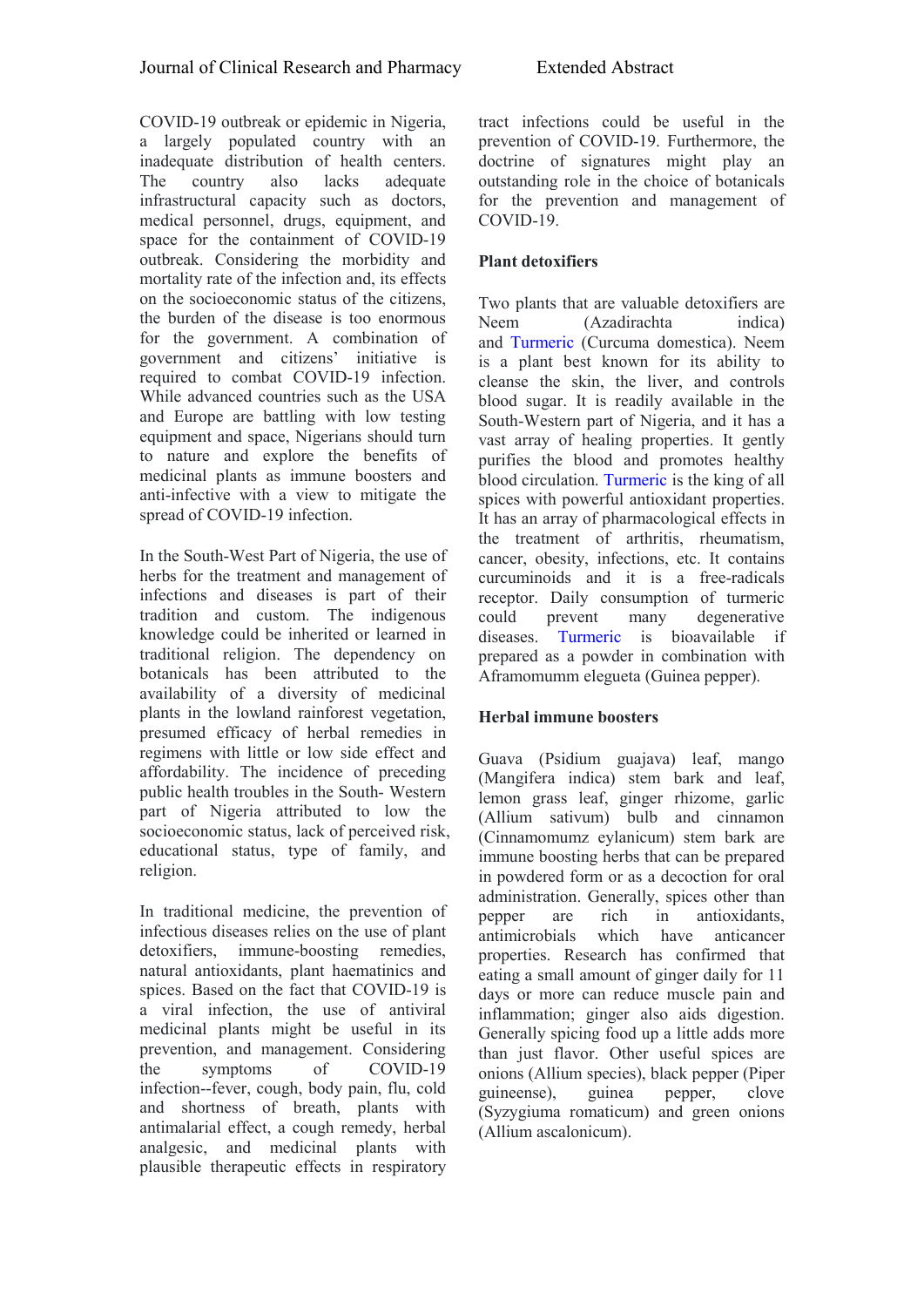As an example, an immune boosting recipe is as follows: Prepare a decoction of powdered turmeric (125 g), ginger (20 g), garlic (2 g), guinea pepper (a pinch), clove (a pinch), black pepper (a pinch) and coconut water (5 cups) by boiling for 20 minutes. Allow the extract to cool and filter using a fine sieve. Then add lemon (4) teaspoons) and honey (teaspoons) to the extract. Drink ½ teacup of the extract before breakfast or in between meals once daily. One preparation can last for a week if refrigerated.

# **Natural antioxidants**

Fruits and vegetables have antioxidant properties. In addition to vitamins A and C, they contain a polyphenol (quercetin) that have strong H+ donating activity. Phenolic acids generally act as antioxidants by<br>trapping free radicals and some trapping free radicals and some<br>plant-derived compounds are better plant-derived compounds are better antioxidants than BHA (Butylated Hydroxyl Anisole). Consequently, natural antioxidants may be useful in the treatment and prevention of chronic infections and diseases. Some Nigerian vegetables are bitter leaf (Vernoniaamygdalina), jute mallow (Corchorusolitorius), spinach (Seneciobiafrae), African lettuce (Launnaeataraxacifolia), and pumpkin plant (Telfariaoccidentalis). The message is let food be your medicine and medicine is your food.

#### **Plant haematinics**

Sorghum bicolor leaf (red guinea corn) and Theobroma cacao stem bark (Cacao tree) are used in combination as haematinics for the treatment of anaemia, menstrual disorder and other blood-related infections and diseases. The tonic is prepared in the form of decoction, in which the two plant materials are washed thoroughly and boiled in clean water for 20 minutes. The extract can be taken orally after food.

#### **Antiviral botanicals**

The indigenous people of South-West part of Nigeria are knowledgeable in the management of viral infections. Cassia fistula (purging cassia), Phyllanthusamarus (stonebreaker), Lagenariabreviflorus (wild Citrulluscolocynthis (bitter apple) and Syzygium aromatic (clove) are used for the management and treatment of viral diseases. Although there is a scarcity of information on scientific validation of antiviral activity of medicinal plants, information on the antiviral activity of some of the above named is available in literature. The plants are prepared as powder, decoction and infusion for therapeutic purposes.

# **Antimalarial and analgesic herbs**

Chincona officinalis (red cinchona) stem bark, Nauclealatifolia (African peach) root, Alstoniaboonei (stoolwood) root, and Morindalucida (brimstone tree) root and leaf are used as antimalarial remedy. Chincona officinalis and other Chincona species contain quinine (hydroxychloroquine and chloroquine) and other alkaloids that are effective for the treatment of malaria fever. The remedy is usually prepared as decoction for oral administration. Microdesmispuberula and and Calliandraportoricensis (powderpuff) are used as analgesics in malaria, arthritis and rheumatism.

# **Herbal cough remedy**

Garcinia kola (bitter kola) and Bryophyllumpinnatum (miracle leaf) are used traditionally for the treatment of cough. G. kola seeds are soaked in lemon juice in a bottle. One teaspoonful of the remedy is taken three times daily after food. The leaves of B. pinnatum are put in hot water to make tender and squeezed. Add honey to the leaf juice and drink 100 ml of the remedy two times daily after food.

#### **Herbs for respiratory tract infections**

Spondiasmombin(yellow mombin), Garcinia kola, Calotropisprocera (apple of Sodom), Nymphaea lotus (water lily) and Abrusprecatorius(water lily) is for the management and treatment of respiratory tract infections. The remedies are prepared as leaf juice, infusion, decoction and